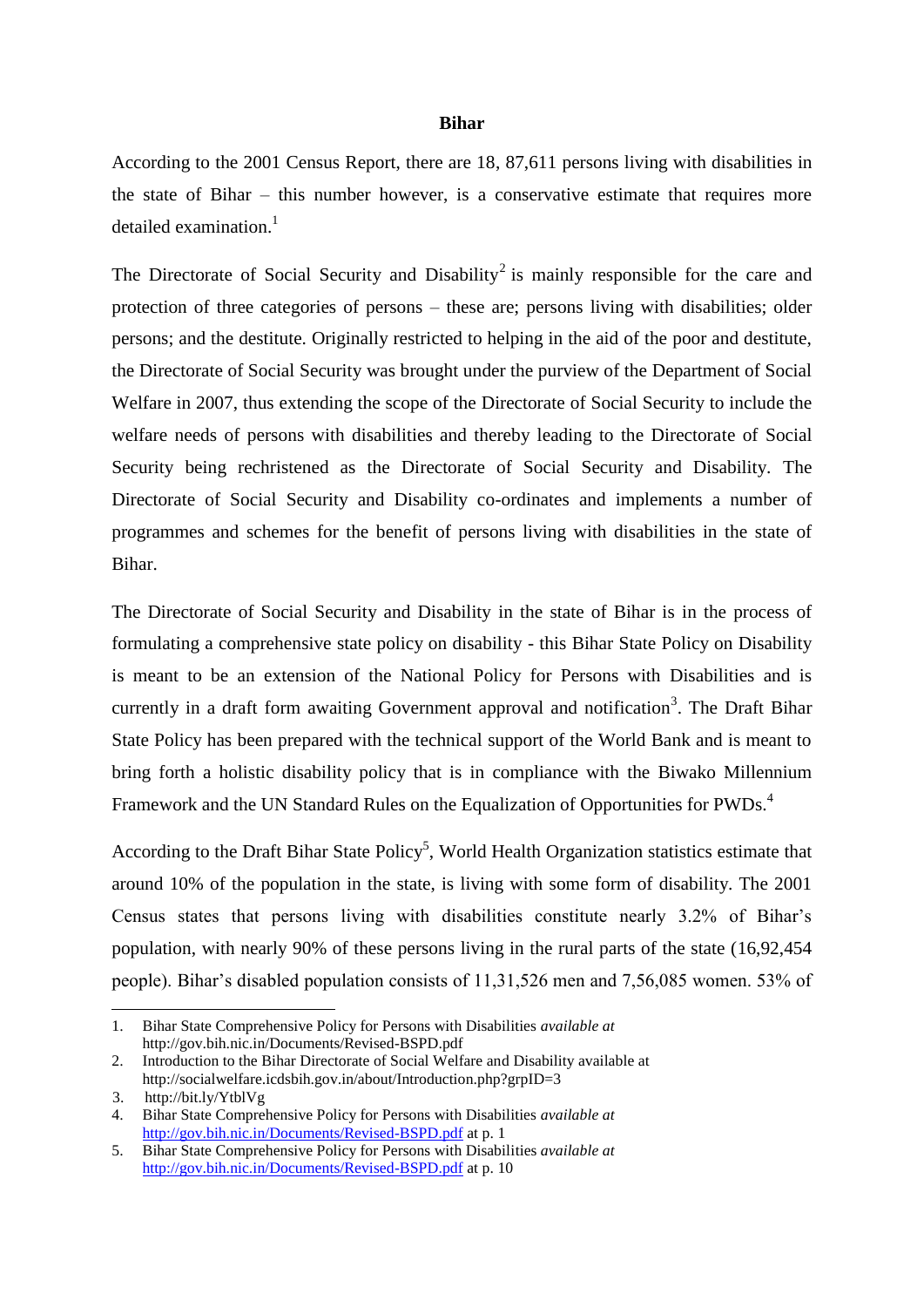those living with disabilities suffer from visual impairment, 27% suffer from locomotor disabilities, 11% suffer from speech and hearing impairment and 9% live with forms of mental disability.

The Draft Bihar State Policy intends to promote self-representation and the active participation of persons with disabilities in decision-making processes; inclusion by advocating adequate representation in strategies and activities of all government programmes; and sustainability through the integration of the Draft Bihar State Policy with proper planning and developmental mechanisms<sup>6</sup>. The Draft Bihar State Policy's objectives thus include<sup>7</sup>:

- 1. Facilitating the inclusion of disability rights, values and practices into Government developmental plans;
- 2. Developing an integrated management system for the coordination of disability planning, implementation and monitoring in the various wings of the Government;
- 3. Establishment of State and subsequent District structures like the State Integrated Disability and Rehabilitation Programme so as to create a network between all stakeholders;
- 4. Initiate and develop capacity-building strategies that will enhance the Government's ability to implement the recommendations proposed in the State Policy Framework and;
- 5. Promote the development of an action plan that will emphasise programme planning, public education and awareness raising in an effort to transform society's approach towards disability and persons with disabilities.

Besides the Draft Bihar State Policy, the state Government in conjunction with the Directorate of Social Security and Disability has issued a number of schemes and programmes to benefit persons with disabilities in the areas of education, employment, health rights, rehabilitation and social security.

# I. EDUCATION

.<br>-

<sup>6.</sup> http://bit.ly/YtblVg

<sup>7.</sup> http://bit.ly/YtblVg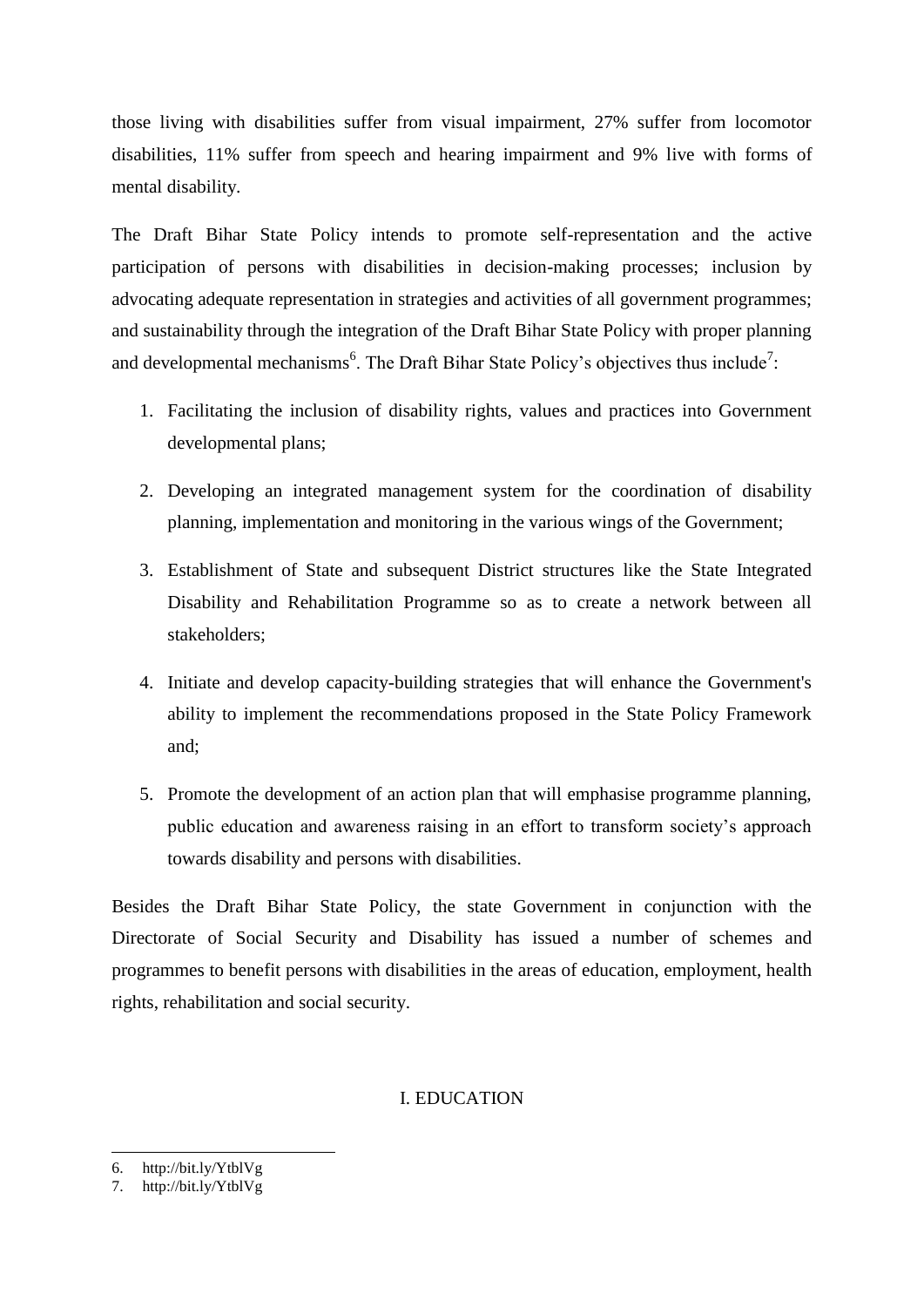A list of some of the schemes introduced by the State of Bihar in the field of education are as follows:

| Sl.            | <b>DESCRIPTION</b>                                      | <b>ISSUING AUTHORITY</b> |
|----------------|---------------------------------------------------------|--------------------------|
|                |                                                         |                          |
| N <sub>o</sub> |                                                         |                          |
|                |                                                         |                          |
|                |                                                         |                          |
| 1.             | Mukhyamantri Nihshaktjan Shiksha Rin Yojana or a        | Department of Social     |
|                |                                                         |                          |
|                |                                                         | Welfare                  |
|                | scheme offering low interest rate, higher -professional |                          |
|                |                                                         |                          |
|                | education loans to students with disabilities           |                          |
|                |                                                         |                          |
|                |                                                         |                          |
| 2.             | Scheme for stipends to physically handicapped           | Department of Social     |
|                |                                                         |                          |
|                | students                                                | Welfare                  |
|                |                                                         |                          |
|                |                                                         |                          |

# **A. Financial Assistance:**

- i. **Mukhyamantri Nihshaktjan Shiksha Rin (Loan) Yojana<sup>8</sup> :** This scheme was launched in October, 2011 and primarily offers loans to students with disabilities at the simple interest of 4% for the purpose of funding their higher professional education. Under this scheme, the beneficiary at soft interest rates can avail of a sum of Rs. 5 lakhs. The Bihar State Backward Class Finance and Development Corporation disburses the sum through the concerned educational institution and the amount can be used towards expenses such as the payment of entrance fee, tuition or examination fees or hostel fees, purchase of books, stationary or any other significant course related material. It is necessary for the beneficiary to be a resident of Bihar and to belong to the age-group of 18 to 30 years. He or she must also show that they are suffering from at least 40 percent disabilities. Financial assistance will only be provided to those students with disabilities interested in pursuing a degree/diploma course in an institution recognised by the Central or the State Government.
- ii. **Scheme for Stipends to Physically Handicapped Students:** This scheme initiated by the Social Welfare Department provides monetary and other

<sup>.&</sup>lt;br>-8. http://bit.ly/11IjZqu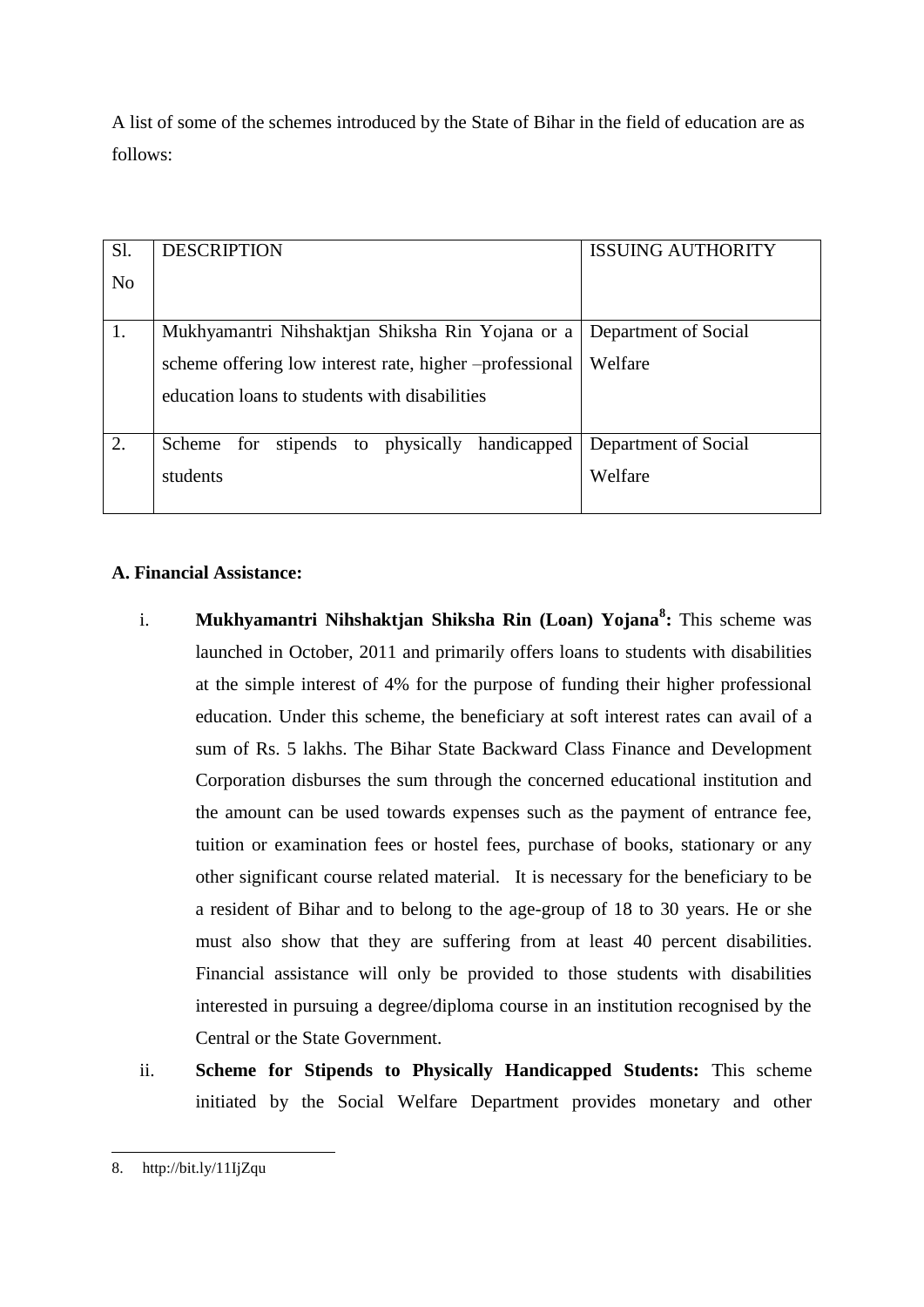assistance to disabled students from class I to Post Graduate level. The benefits offered by the scheme are as follows:

- a. Day Scholars:
	- Class I-V : Rs.145 per month
	- Class VI-VIII : Rs.165 per month
	- Ad hoc Grant of Rs.550 per year
	- Transport Allowance of Rs. 50 per month
	- Escort Allowance (for the severely disabled) Rs. 50 per month

## b. Hostellers:

- Class III-VIII : Rs.360 per month
- Ad hoc grant of Rs. 600 per year
- Class III-VIII : Rs.360 per month
- Ad hoc grant of Rs. 600 per year
- Transport Allowance of Rs.50 per month for students staying outside campus of the educational institute

The scholarship is payable to students of class I-VIII, for 10 months in an academic year, except where the student either joins or leaves the school in the middle of the school year. Students have to provide the concerned authority with the report card of the class passed as a certificate of their promotion to the next class. Candidates must show that they are suffering from 40% disability.

## **B. Special Institutions:**

- i. The Directorate of Social Security and Disability runs eight schools for children with disabilities; three for children who are visually challenged and five for children who are suffering from hearing and speech impediments. Nearly 376 students in these special schools are provided with a state sponsored education, along with access to free food and  $\text{clothing}^9$ .
- ii. The Directorate of Social Security and Disability in Bihar also runs an educational institution; namely the Kamala Nehru Disability Vocational Centre<sup>10</sup> that provides persons with disabilities, vocational training in skill based industries such as tailoring, welding, carpentry and so on. Furthermore, the state provides the students of this institution free accommodation, food and clothing and often awards students a stipend amount.

.<br>-

<sup>9.</sup> http://bit.ly/YqL2S9

<sup>10.</sup> http://bit.ly/ZjNhWP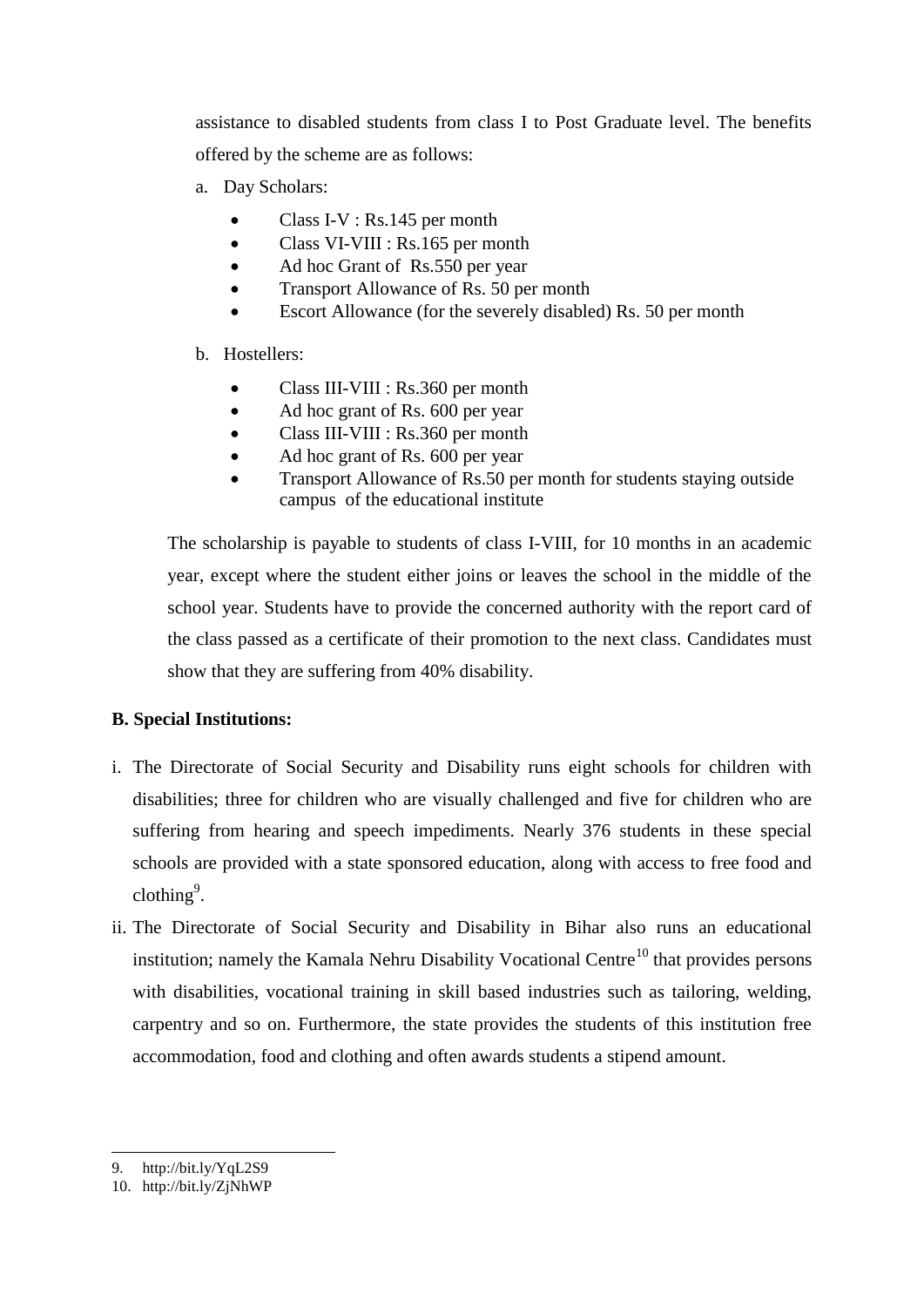#### II. EMPLOYMENT

- i. **Mukhyamantri Nihshaktjan Swarojgar Yojana <sup>11</sup> :** The scheme has been launched to provide loans to persons with disabilities, interested in self employment and entrepreneurial activities like small scale manufacturing industries, agriculture and so on. The Bihar State Backward Class Finance and Development Corporation is the agency responsible for the implementation of this scheme.Under this scheme, a sum of upto Rs.1.5 lakhs will be provided, at an annual interest rate of 5%. The repayment schedule of the loan begins one year after the sanction of the loan or six months following the initiation of the entrepreneurial venture, whichever is earlier. The loan amount must be repaid within five years of its sanction in equal monthly installments.
- ii. **Reservation in Government Jobs <sup>12</sup> :** The state of Bihar provides for 3% reservation in Government Jobs for persons with disabilities. This reservation includes 1% for the visually impaired, 1% for the hearing impaired and 1% for the orthopaedically challenged.

### **III. HEALTH AND REHABILITATION**

A list of the schemes relevant to the health care and rehaibilitation needs of persons in disabilities, may be found below:

| Sl. No | <b>DESCRIPTION</b>                          | <b>ISSUING AUTHORITY</b> |
|--------|---------------------------------------------|--------------------------|
| 1.     | Mukhya Mantri Samarthya Yojana to           | Department of Social     |
|        | facilitate rehabilitation                   | Welfare                  |
| 2.     | Assistance to Disabled Persons for          | Deaprtment of Social     |
|        | Purchase/Fitting of Aids and Appliances     | Welfare                  |
| 3.     | Samarthya Scheme to provide                 | Department of Social     |
|        | rehabilitation to persons with disabilities | Welfare                  |
|        | living below the poverty line               |                          |
| 4.     | Financial Assistance Scheme for Intra-      | Department of Health     |

11. http://bit.ly/VTPkEh

.<br>-

12. http://bit.ly/ZjNoBD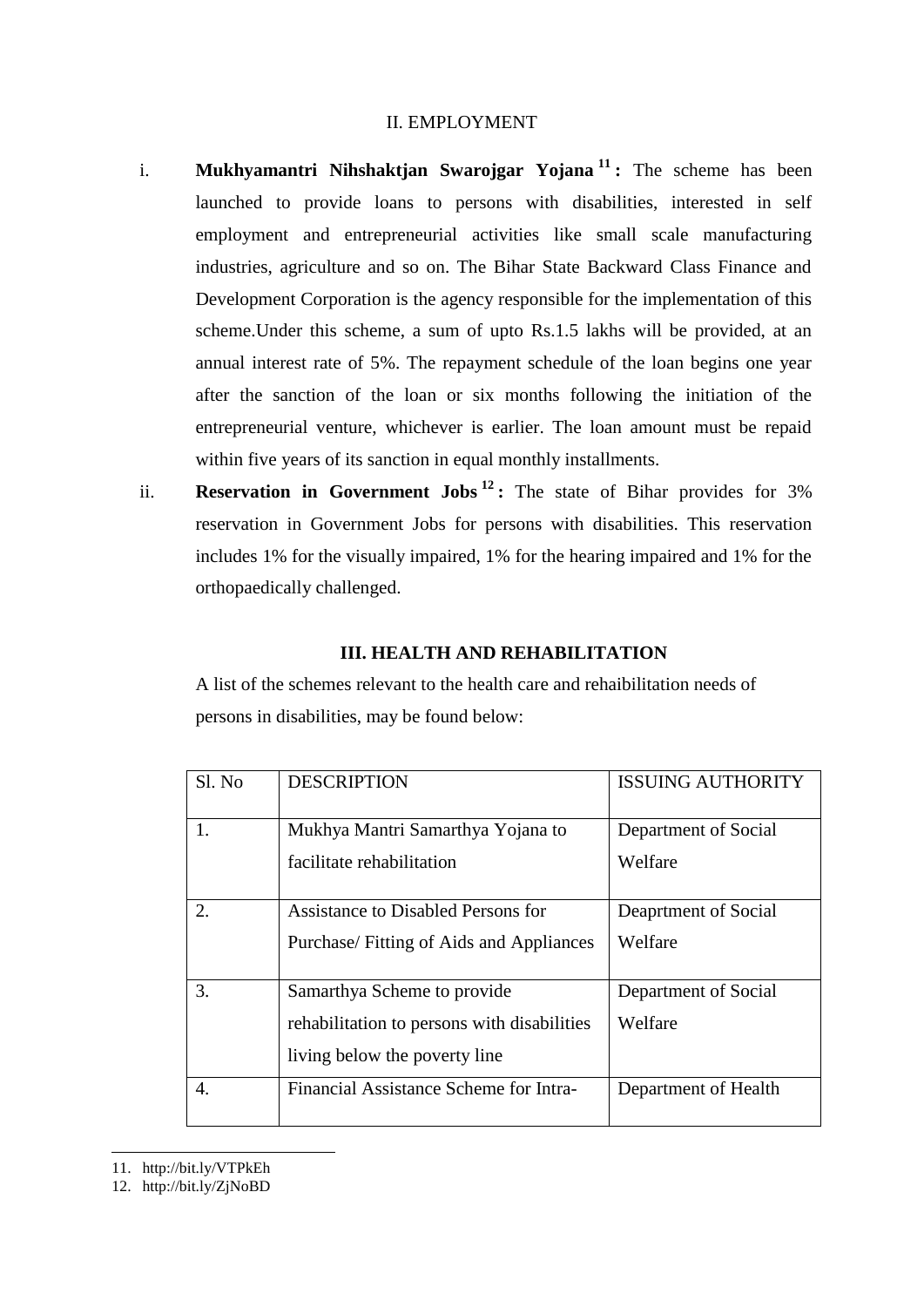- i. **Mukhya Mantri Samarthya Yojana <sup>13</sup> :** This scheme has been designed to facilitate the physical, social, economic and psychological rehabilitation of persons with disabilities. Under this scheme the State Government provides aids and appliances such as tricycles, hearing aids, callipers and similar aids to the beneficiaries of this scheme. The applicant is required to be between the ages of 14 and 60 years and must belong to a family whose annual income does not exceed Rs.1 lakh. The extent of disability of the candidate must be at least 40 per cent.
- ii. **Assistance to Disabled Persons for Purchase/ Fitting of Aids and Appliances (ADIP Scheme)<sup>14</sup>:** The Scheme is meant to assist persons with disabilities in procuring durable, sophisticated and scientifically manufactured, modern, standard aids and appliances that are capable of promoting their physical, social and psychological rehabilitation, by reducing the effects of disabilities and thereby, enhancing their economic participation. The aids and appliances supplied under the Scheme must be ISI approved. The benefits under this scheme include the reimbursement of the full cost of the aid if the person's income does not exceed Rs.6500 per month, or 50% of the cost of the aid if the income is between Rs.6501 and Rs.10000 per month. Persons are eligible to avail the benefits under this scheme if they have not already received assistance from the Government, local bodies or other non-official organisations during the last 3 years for the same purpose. However, this rule is relaxed for children below 12 years of age by providing the time limit as a year.
- iii. **Samarthya Scheme <sup>15</sup> :** This scheme aims at ensuring the physical, social, economic and psychological rehabilitation of persons with disabilities. The state government under the scheme proposes to provide aids and appliances such as

-

<sup>13.</sup> http://bit.ly/VeGCR0

<sup>14.</sup> http://bit.ly/14UbQ09

<sup>15.</sup> http://bit.ly/ZcyjGj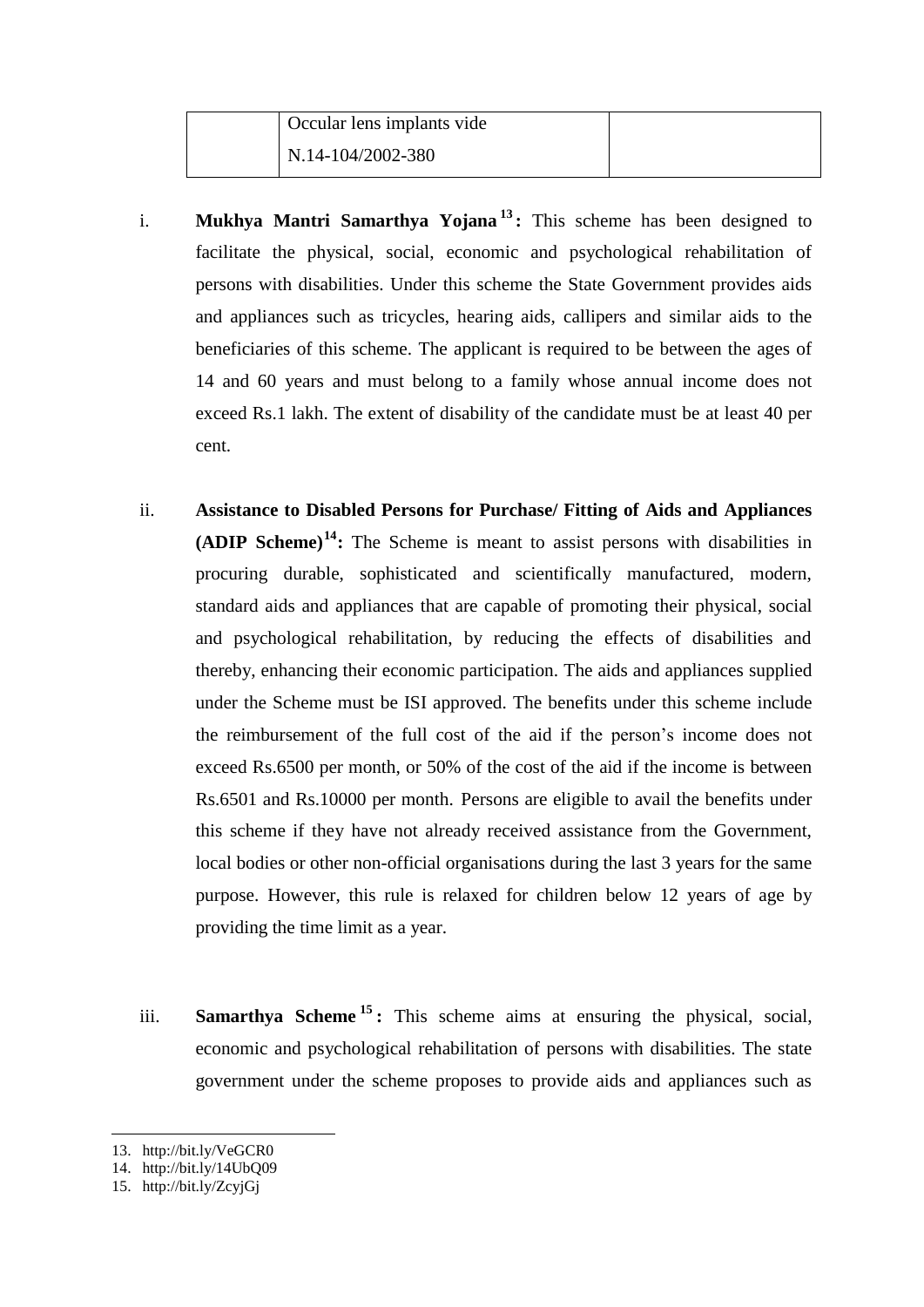tricycles, hearing aid, calipers and so on. The applicant must be a physically handicapped person where the extent of disability must be 40% and he must belong to a BPL family having an annual income not exceeding one lakh per annum.

iv. **Financial Assistance Scheme for Intra-Occular lens implants:** Under this scheme, the State of Bihar provides for financial assistance to visually impaired persons who wish to undergo intra-occular lens surgery in an effort to improve their eyesight. The scheme has set a ceiling of Rs.5000 for the implantation surgery and a ceiling of Rs. 10,000 for persons who require aid in purchase of the lens along with the surgery.

### **IV. SOCIAL PROTECTION**

A list of the schemes issued by the state of Bihar with reference to social pro

| Sl. No | <b>DESCRIPTION</b>                      | <b>ISSUING AUTHORITY</b> |
|--------|-----------------------------------------|--------------------------|
|        | Bihar Disability Pension Scheme, 2007   | Department of Social     |
|        |                                         | Welfare                  |
|        | Indira Gandhi National Pension Scheme   | Department of Social     |
|        | (Guidelines vide No. J - 11012/1/2009 – | Welfare                  |
|        | NSAP)                                   |                          |

- i. **Bihar Disability Pension Scheme, 2007<sup>16</sup>:** Under the Scheme, persons with 40 percent or more disability belonging to any income and age group are covered, provided that they are not availing the benefits of Indira Gandhi National Disability Pension Scheme.
- ii. **Indira Gandhi National Disability Pension Scheme<sup>17</sup>:** This scheme is meant to financially assist disabled people in the country. The State Government offers beneficiaries under this scheme, an amount of Rs.200 per month. The eligibility age under this scheme is between 18 and 64 years and the beneficiary must belong

.<br>-

<sup>16.</sup> http://bit.ly/X745lg

<sup>17.</sup> http://bit.ly/WKFtir